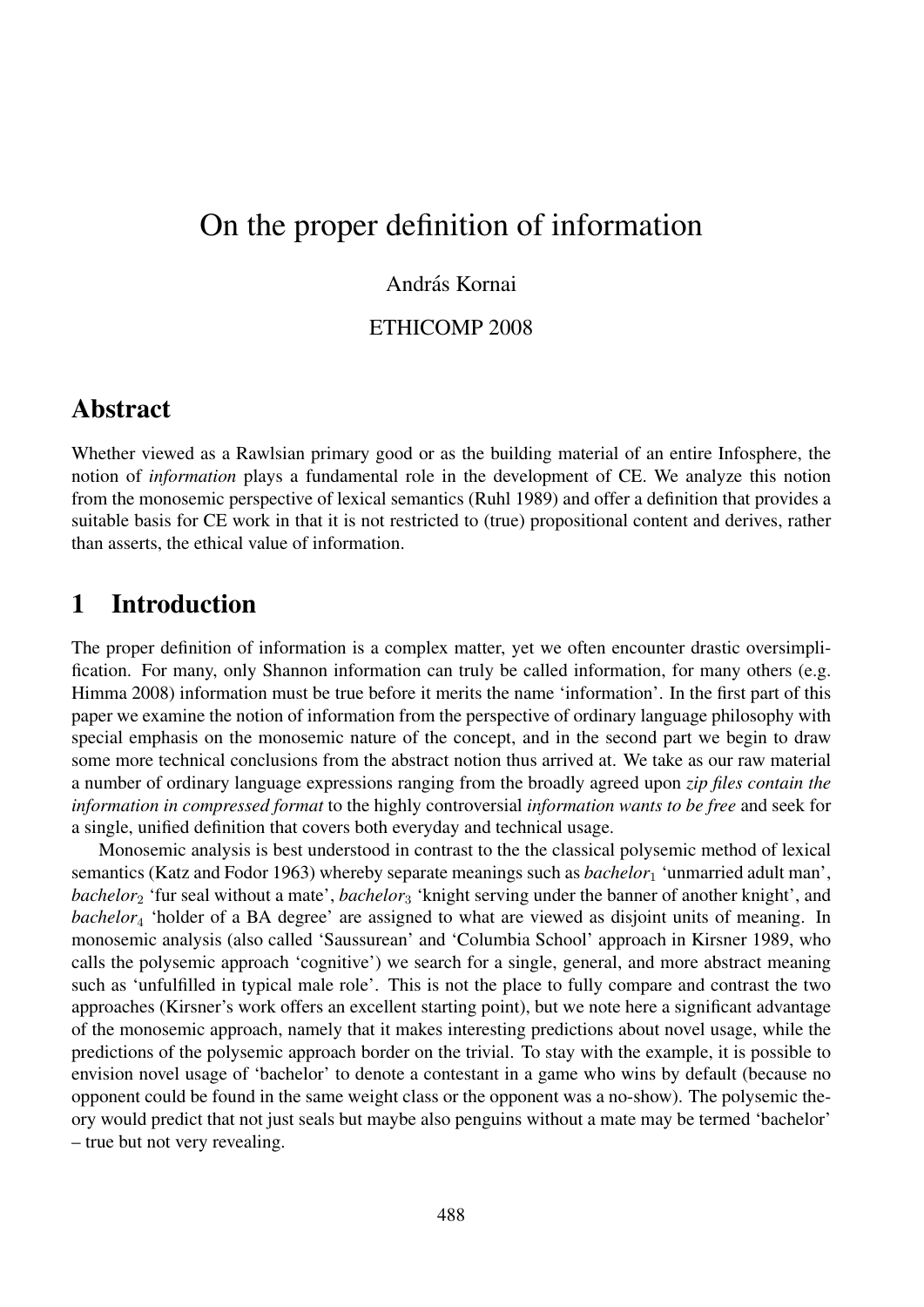The choice between monosemic and polysemic analysis need not be made on a priori grounds: even the strictest adherent of the polysemic approach would grant that 'bachelor's degree' refers, at least historically, to the same kind of apprenticeship as 'bachelor knight'. Conversely, even the strictest adherent of the monosemic approach must admit that the relationship between 'obtaining a BA degree' and 'being unfulfilled in a male role' is no longer apparent to contemporary language learners. That said, we still give methodological priority to the monosemic approach because of the original Saussurean motivation: if a single form is used, the burden of proof is on those who wish to posit separate meanings. One of the claims articulated in this paper is that ordinary language use of 'information' need not be carefully distinguished from the technical (Shannon) use. Rather, the Shannon theory is quite faithful to the ordinary meaning, and captures many, but not all, significant aspects of it, the same way as the Euclidean geometrical notions of line, circle, or triangle offer a rational reconstruction of the corresponding everyday notions. We will take the first steps toward another rational reconstruction of 'information', one that takes into account those aspects that the Shannon definition does not cover. In particular, we are interested not just in messages transmitted over (noisy) channels, but also in information phenomena that were not (and could not have been) much in Shannon's purview six decades ago: *genetic information* and *computer languages*.

Our central tool in search of abstract meaning will be the following syllogism: if *XY* is an ordinary language expression that presupposed *X* being in class *C*, and *x* can be used in place of *X*, then *x* belongs in class *C*. For example, *X wants something* in ordinary discourse presupposes the subject *X* to be capable of having wants and desires, so *information wants to be free* presupposes that information can have wants and desires. This is in sharp contrast to *X should be Y* which presupposes only that *X* is currently not in state *Y* but it can attain this state. In this particular case, usage overwhelmingly supports the former implication: Google provides over 121,000 hits for *information wants to be free* and less than 7,000 for *information should be free*. This is not to say that we must wholeheartedly endorse the notion that information can have wants and desires, or even to make the methodological claim that issues of this sort are amenable to resolution by the "wisdom of crowds". At the same time, it does not bode well for a substantive discussion if we must dismiss 95% of those who express an opinion as a lunatic fringe, or, what is the same, there is something deeply worrisome about any theory that forces us to ignore 95% of our data.

## 2 Information is a precious fluid

Everyday use of the term *information* seems to rely on a metaphor (Lakoff and Johnson 1980) of the *precious fluid*, related both to ordinary liquids like water and to less tangible but nevertheless appealing notions like chi (life force), energy, electricity, etc. Information can *flow* from a source to a recipient over a *channel, pipe*, or other conduit, can be *diluted, compressed,* or *stored* in vessels of specific capacity, and so on. All this usage rests on a fluid/gas metaphor, and we shall talk of fluids, rather than gases, because information sources *dry up* rather than *empty up*, the information will *trickle out* rather than *hiss out* etc. Classical information theory provides a rational reconstruction of the fluid metaphor, with the *bit* as the fundamental volumetric unit from which other units such as channel capacity (bitrate) are derived by standard dimensional analysis (in this case, as bits/sec). This reconstruction turns the metaphor into a reliable tool for engineering communications devices, storage area networks, and the like.

While the practical success of Shannon theory is in and of itself a strong justification for this theory, Himma (2008) attributes too much resolving power to "mathematical attempts to formalize the defini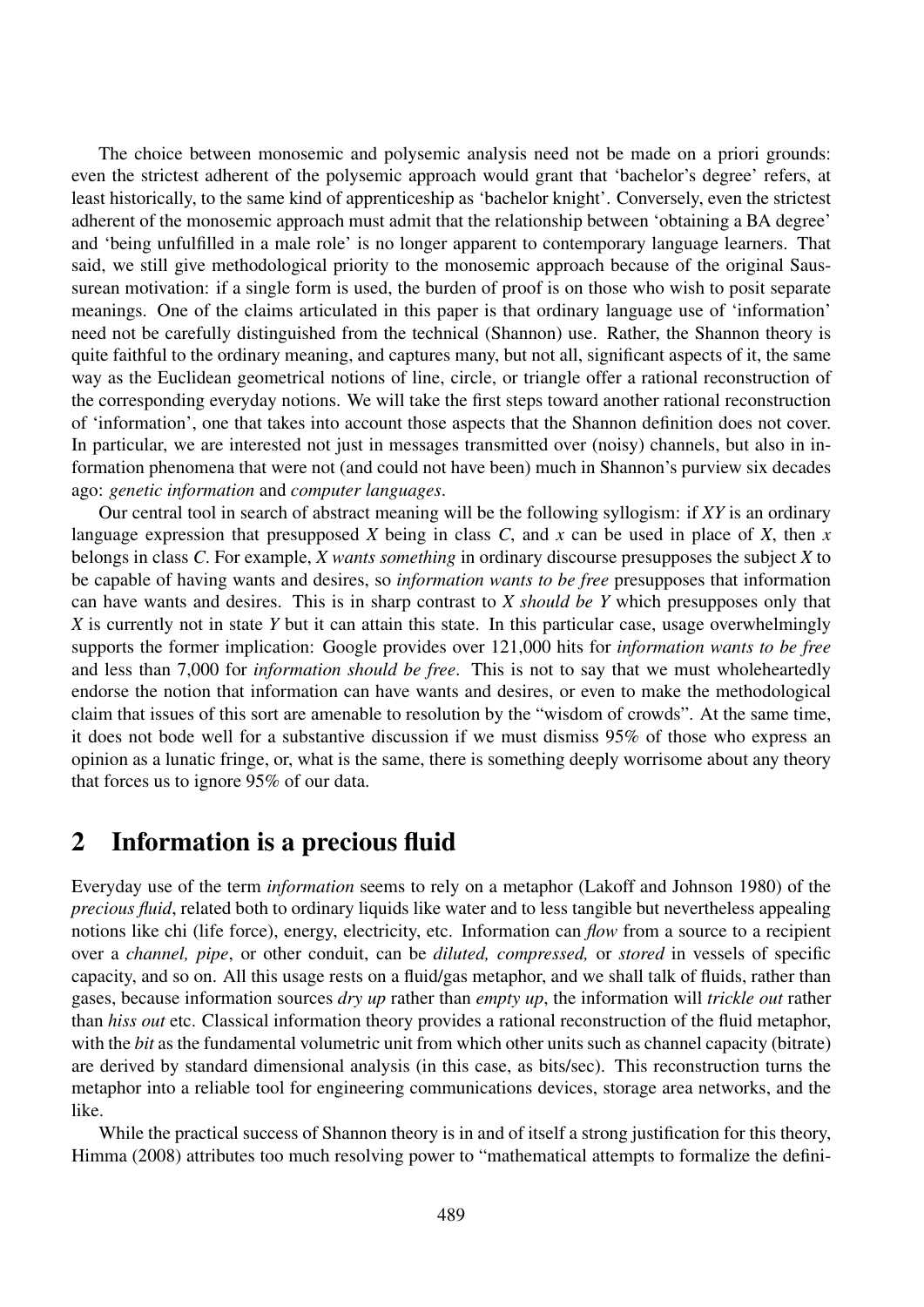tion of information" by claiming (p 3) that these "presuppose a semantic concept of information". In fact, as noted in Fig. 1 of Floridi 2005, the opposite is true: Shannon's definition stands completely neutral as to whether a piece of information is true or false. The key notion, *entropy,* is simply a measure of compressibility according to a precisely defined coding scheme, and information theory gives the exact same results for, and remains equally applicable to, encoding false messages as true ones. Lewis Carroll's *Alice,* a clear instance of fiction, is just as amenable to transmission over a channel as his *Symbolic Logic*, and it would be simply wrong to say that the former, being false, requires zero bits (has zero information content) while the latter, being true, has positive information content. The ordinary language expression *one can learn a great deal about human nature from Shakespeare*, with the standard implication that Shakespeare's works contain information, makes eminent sense, even though strictly speaking all the propositional content in Shakespeare is false.

In fact, we must view with skepticism the idea of deriving a semantic (truth-based) theory of information from any mathematical formulation, since the entire body of mathematics, including mathematical logic, stands neutral on what is true and what is not. Mathematics is perfectly capable of formulating alternative theories that cannot all be true. The universe is either 4-dimensional or, as string theory suggests, perhaps 10-dimensional, but the mathematical theory of 17-dimensional spaces is just as good as that of 19-dimensional spaces even though one of them is guaranteed to be false.

For CE, the main shortcoming of the Shannon theory is that it leaves the "precious" aspect of the notion unexplored: from the engineering perspective any data stream is information, and it is quite unclear how one could ascribe any value, let alone an ethically central value, to bits. Yet animistic statements like *our higher being is pure information* or *information wants to be free* abound in the CE discourse, indeed, for many people these statements provide the main reason for engaging in the discourse in the first place. To capture these ideas one must ascribe to information attributes like sentience or consciousness that will make many serious students of information ethics cringe. However, the ability to discuss matters that are not uniformly believed by all participants is an essential prerequisite of any meaningful debate, so we must seek a formulation that makes such arguments expressible, even if we do not fully share the underlying assumptions.

To use a non-computational example, the pro-choice/pro-life debate is not about definitions: the issue is not whether the fetus fits the proper definition of 'human', the issue is whether we should accord it human rights. Insisting on one's own definition is simply a form of claiming the rhetorical high ground, and succeeds only in cutting off the debate. Here our goal is not to defend the claim that information has its own consciousness or at least its own identity, sentience, and volition, but rather to articulate the underlying implications, since it is these implications that we really care about.

#### 2.1 Identity

It is one of the most striking aspects of fluids that they lack identity: pouring two glasses of wine in a pitcher results in a mixture from which the original varieties can no longer be recovered, and subparts (drops) of one fluid are indistinguishable from one another. From the perspective of everyday ontology, fluids are best viewed as mereological entities, infinitely divisible, the polar opposites of individuals (which are, by definition, indivisible). H<sub>2</sub>O is H<sub>2</sub>O no matter where we find it – information, on the other hand, can generally be traced to specific *sources* or *leaks* based on its composition. In fact, there is a whole field of human endeavor, philology, that is largely devoted to developing methods that enable tracing various pieces of information to their sources. Since the pieces are individuated by cutting the bitstream at carefully selected points, we conclude that *linear organization* is a defining characteristic of information. The strings AB and BA are not identical, even if their components are the same. In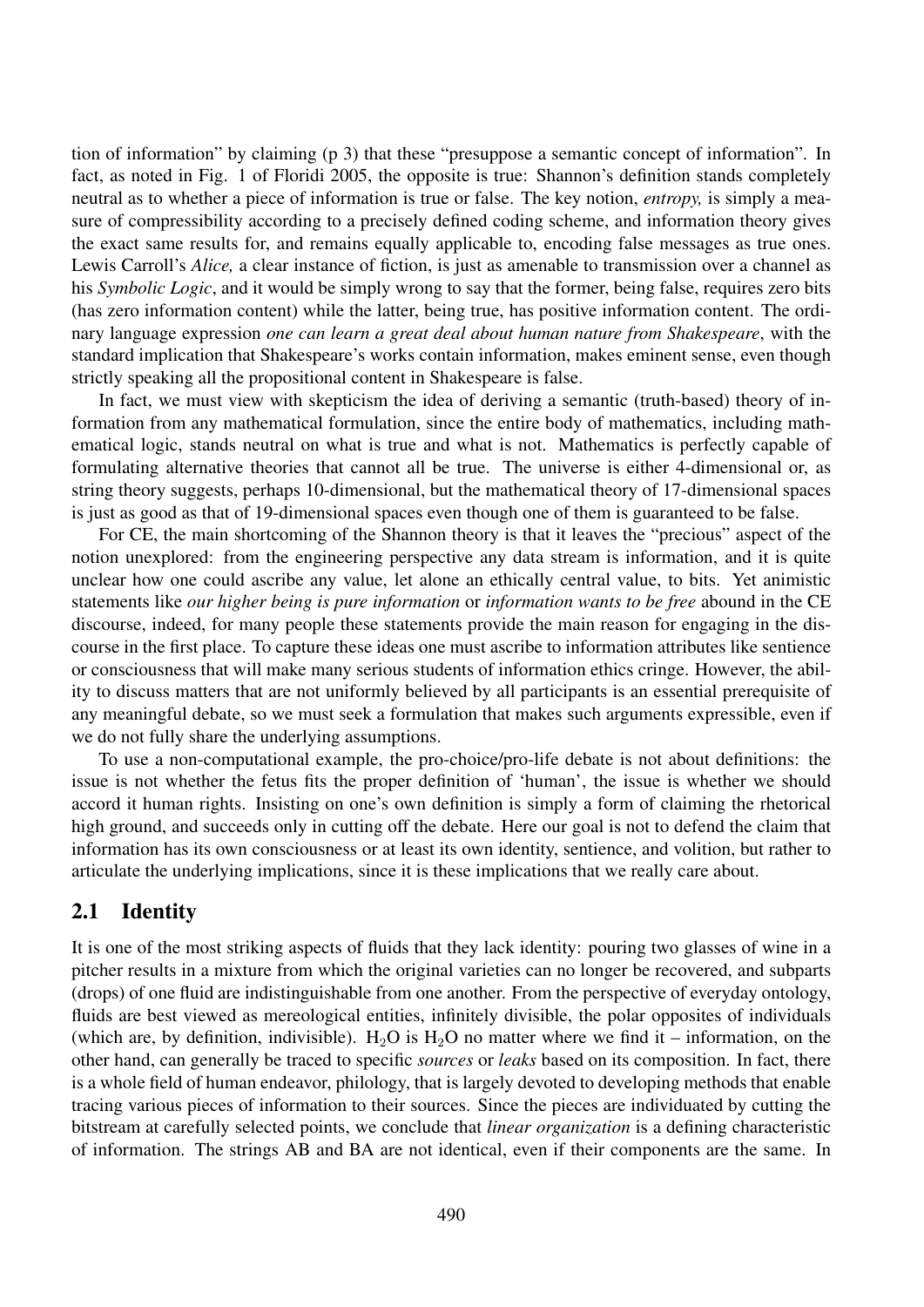addition to preservation of linear order, the everyday notion of identity preservation requires also the preservation of suprasegmental/hierarchical organization (intonation in particular) and annotation of the source: duo cum dicunt idem, non est idem. When we say *the minutes preserved all relevant information from the meeting* it is implied that they make clear who said what.

#### 2.2 Sentience

To say that faster than light travel would make *Einstein turn in his grave*, or that *the principles of special relativity are violated* by it is to say that a specific theory (some kind of structured set of axioms/information entities) is capable of sensing something that goes against it. We do not have to take a naive animistic view of theories whereby theories (or by standard rhetorical exaggeration, even the dead bodies of their creators) can sense actual events, just as we do not have to believe in Poseidon to believe that the sea is a dangerous place, it is enough for theories to be sensitive to statements of events. In other words, a theory imposes, by means of deductive rules, a classification on statements, which can (i) follow from the axioms (ii) their negation can follow from the axioms or (iii) be undecidable relative to the axioms. Thus we conclude that information entities come, implicitly or explicitly, with rules of composition (deduction). This is certainly weaker than the traditional (Bentham) sense of sentience, which requires the capacity for suffering: no claim is made, at the ordinary language usage level, that individual pieces of information are capable of suffering, just that structured ensembles of information (theories) can. The axioms are just a component of these theories, and the suffering, such as it is, is evidently sensed by the other component, the deductive apparatus. The pain metaphor, with its implied sentience, is widely used when we dismiss theories *on pain of triviality* or *on pain of contradiction*.

### 2.3 Volition

Fermat's Last Theorem has *acquired* a proof – the Riemann Hypothesis is still *in need* of one. This assumption will *bite* you in the ass. Everyday expressions like the preceding make sense only if we take it for granted that information entities have desires and powers on their own, the way genies in bottles do. The whole meme trope is meaningless without ascribing not only sentience (deductive capabilities) but also powers to change their environment, to structured sets of information. The absolute minimum that we need to posit is the capability of some piece of information to *override* some other piece, and a rational reconstruction of this notion will of necessity invoke some version of default or defeasible logic. But there is at least one form of information, the genetic code, that is capable of much more: replication, self-repair, and, by means of lumbering protein machines, exercising far-reaching control over its environment. Again we do not need to take a stance on the whole selfish gene debate, whether humans are fully controlled by their genes, or where the limits of their free will are, all that is required for ordinary language to make sense is the assumption that human consciousness is not necessarily the *only* source of control, other, possibly overriding, volitions may coexist with it.

### 2.4 Reverence

The Axiom of Choice needs to be *approached with care*. One must *respect* the words of the sages. To the extent that information has life-like attributes it is natural that we may venerate it. It is evident that genetic information has life-like qualities – in fact, at our current level of understanding, it is quite hard to disentangle the genetic code from the very notion of life. (We note in passing that blood, also a precious fluid, stands in an equally strong metaphoric relationship with life and genes.) In fact, it seems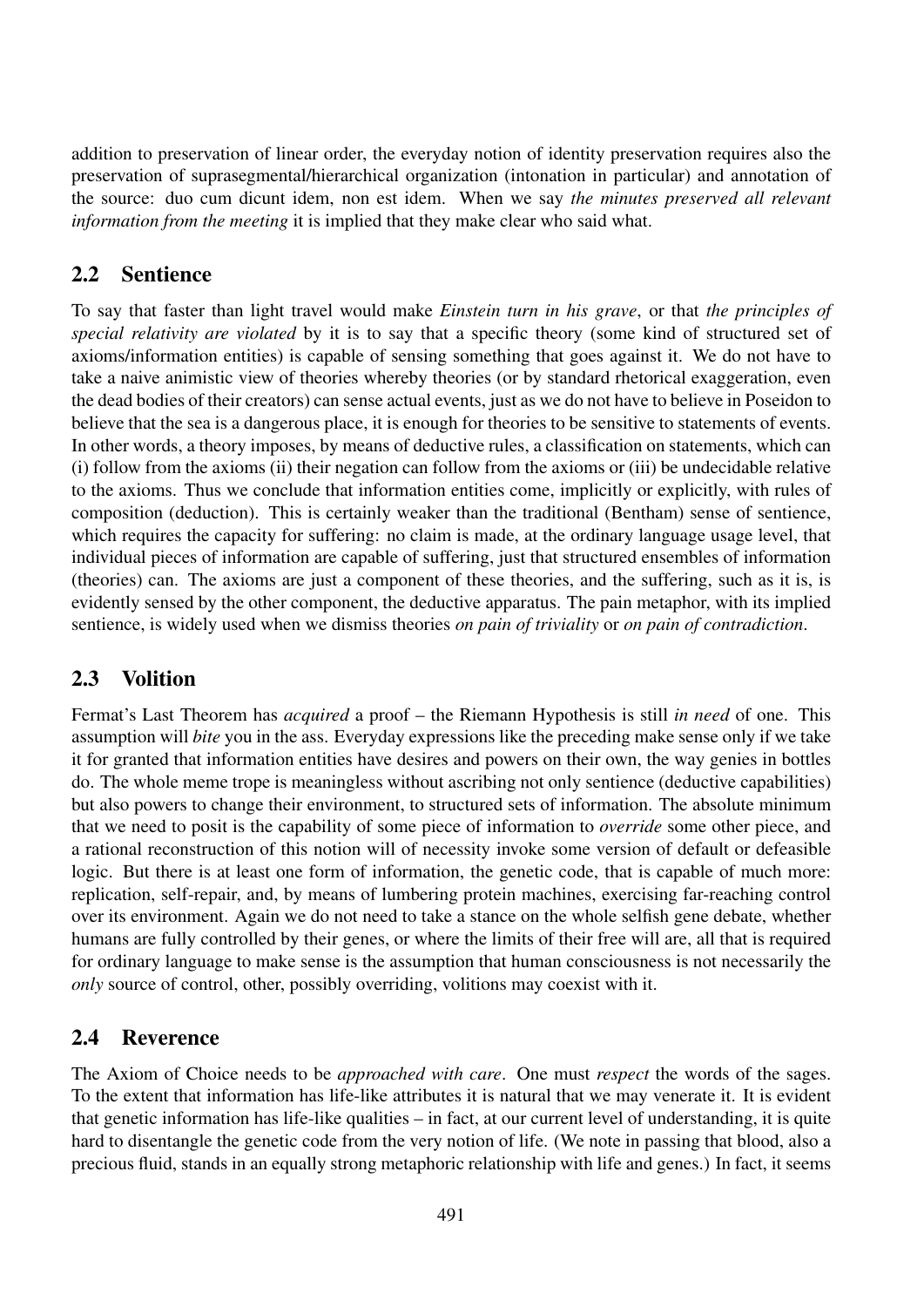quite in keeping with the Aristotelian notion to ascribe entelecheia to genes, and one should consider whether other forms of information also have entelecheia. One form that clearly meets the definition is logia, and it is impossible to make sense of Western civilization from Heraclitus to John 1.1 without assuming widespread belief in, and significant adherence to, sacred propositions that the human will must be subordinated to.

Scientific theories, artistic expression, and other memes share the fundamental properties of genes and logia, and to the extent that information is viewed as the building material of the memes, the reverent attitude we see toward information, especially highly structured information, is explained by the same logic of behavior that dictates veneration of all forms of life. We do not make the normative statement that information, be it genetic or memetic, be it attributed to God, sages, geniuses, or ordinary mortals, *should* or *must* be venerated, we simply state the empirical fact that it *is*. Not only are there a sufficient number of people who regard various pieces of information with reverence, but in fact most people do so – those who hold nothing sacred or precious are often considered sociopaths, outside the realm of rational discussion. Therefore, any definition of information must include its power to inspire reverence in many, for it clearly has such power, even if some are immune to it.

### 3 Making the metaphor work

Where does this notion of information as a precious fluid leave us? As we said at the outset, the fluid part is well captured in Shannon's theory of information: what we need is an equally attractive rational reconstruction of being precious, sacred, a worthy object of reverence. But before turning to this issue, let us compare the pretheoretical notion of information that has emerged from the analysis of ordinary language, PF information, to the better accepted theoretical notion of semantic information (SI), as presented e.g. in Floridi (2005). In addition to the *maps* considered by Floridi, there are a host of information-bearing objects in everyday use: *books, theories, natural language utterances, computer code, genetic sequences,* and *databases* leap to mind – the list is not intended to be exclusive. Certainly the ordinary (or even technical) language utterance *this X contains (useful, good, misleading, ...) information* makes sense for all of the above, and there is no a priori reason to suppose that it makes different sense for different forms of information. Yet the SI definition, being restricted to propositional content, is not capable of treating the above construction in a homogeneous manner, since neither genetic nor computer code has propositional content.

In contrast, the PF criteria are met rather uniformly. The fact that our non-propositional examples, genetic and computer code, have identity and linear organization of the kind described in 1.1 is hardly debatable. In databases the linear structure is less than evident, but still present in the order db rows were created (an order that is heavily relied upon e.g. in unrolling transactions). Even in axiomatic theories, where the axioms are often considered to be in an unordered conjunction for logical purposes, their presentation order is generally rigidly maintained by tradition (as with Newton's Laws or the Laws of Thermodynamics). Maps are inherently two-dimensional, but the hierarchical (constituent) structure is still very much in evidence. Turning to sentience in the narrow sense of 'deductive apparatus' used in 1.2, it is clear that the genome, computer programs, and axiomatic theories must be surrounded by some kind of deductive or interpretative apparatus to get their full sense: genes are expressed by a complex biochemical mechanism, program code is executed on hardware, and the real meaning of the axioms is only revealed by deduction. For example, the Peano axioms do not *state* that 13+8=21, though this is clearly implied by them. That natural language expressions (including logia) require an interpretative apparatus (grammar) of their own goes without saying, and maps have their own (vector or raster) semantics.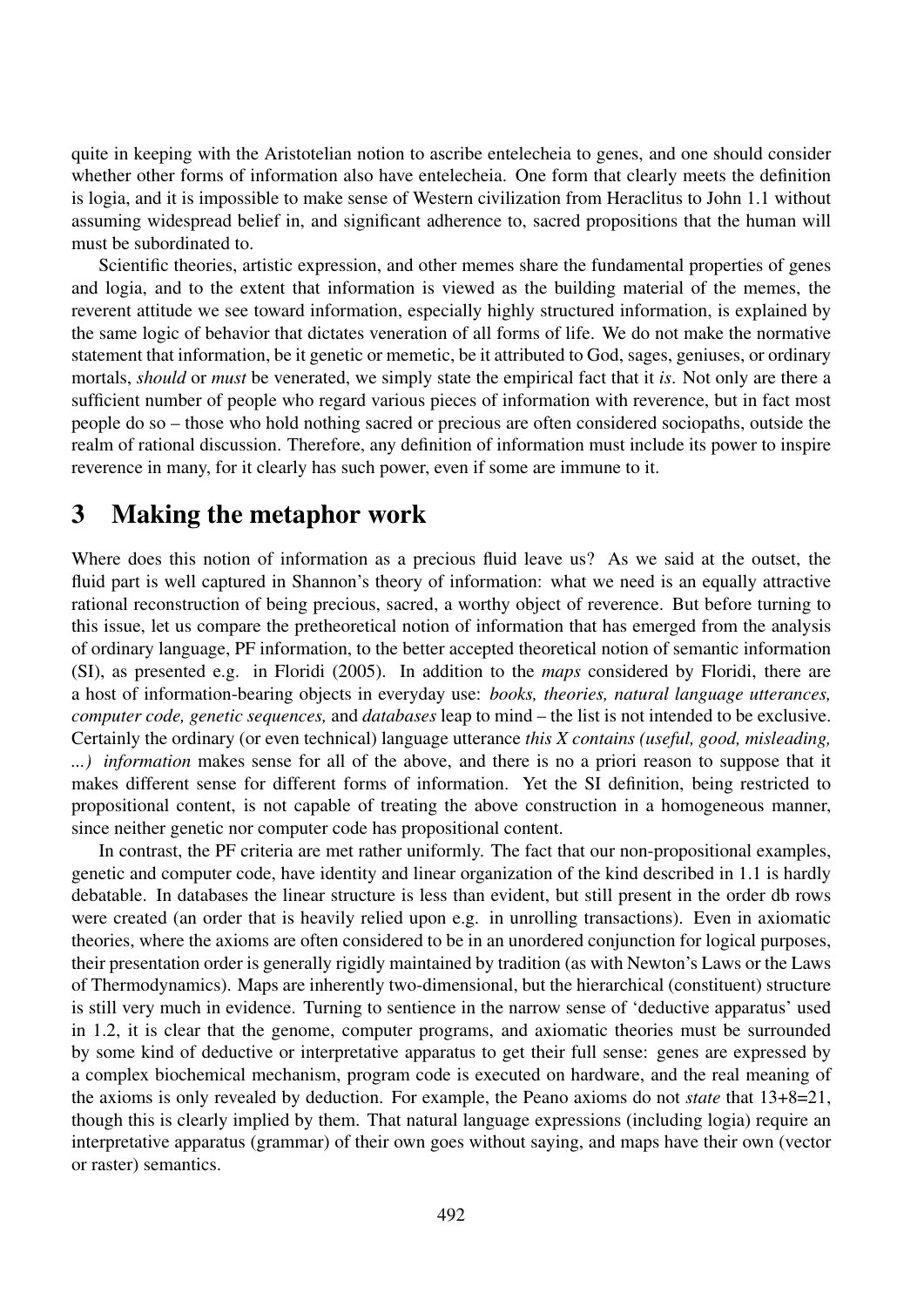As for 1.3-4, whether these forms of information truly exhibit volition, or whether it is just our animistic manner of talking that ascribes them volition is hard to say (and the more formal definition introduced below stays neutral on this issue) but there does not seem to be any deeper reason to treat them non-uniformly in this regard, especially as various forms of information are largely interchangeable, for example a map can be generated by a program, or a gene sequence can become a database entry. Similarly, whether we treat any form of information as precious is an ethical decision we do not intend to dictate here, but to the extent we are prepared to venerate some we should be prepared to venerate all (though possibly to different degrees, just as we are reluctant to perform certain experiments on humans that we are willing to perform on mice).

The greatest advantage of insisting on propositional content is that conjunctions of propositions define states of affairs that we can assign probabilities to, and thus provide the hooks for computing information content via Shannon's definition. However, the genetic code does not express any state of affairs (let alone a true one), it is simply a collection of recipes for building proteins and regulating their interactions. The same can be said of computer programs, which also correspond to plans of actions rather than to states of affairs, and of many natural language expressions (in particular, imperatives) commonsensically considered informative. But not all is lost if propositional content is abandoned: the genetic code, computer code, and all forms of information are still subject to algorithmic compression, and a more general notion of compressibility/information content, Kolmogorov complexity (KC), is still available, filling the same role for the PF theory that Shannon entropy fills for the SI theory. The technical details of KC are beyond the scope of this paper (for a short introduction see Kornai 2008 Ch 7, and for an encyclopedic treatment see Li and Vitanyi 1997) but the main idea is simple: the KC of an object is the length of the shortest program that can generate it.

Let us briefly turn to the *information wants to be free* slogan to see how the PF approach would handle it. The empirical fact we wish to explain is that this slogan, practically meaningless under the SI approach, can nevertheless drive the behavior of multitudes of people who engage in file sharing, encryption cracking, and a host of similar activities at considerable risk. For better or worse, this slogan is seen by many as having greater moral force than all laws and regulations that prohibit file sharing or encryption cracking. How can this be? Free can mean two things, *gratis* and *libre*, and as most people in the community, we consider the second sense paramount (though historically, the original statement by Stewart Brand was clearly in the first sense). To be free thus means to be free of obligations, not just pecuniary ones. To the extent that information is viewed as having entelecheia, identity, sentience, and volition, the real question is whether we *want* such entities to exist in the world without obligations. The commonsense answer is that we do not, but this is an ethical choice rather than the consequence of some cleverly chosen definition. It is precisely because we can well imagine that information of the computational kind can acquire the characteristics of the genome (self-replicating, and gaining a measure of control over its environment) that we wish to saddle it with some obligations from the get-go.

Alternative viewpoints, such as the idea that we must respect the will of any living-like being, are certainly possible. But on the whole, humanity as a higher entity with its on entelecheia does not put the quest for liberty over everything else. We do not grant full self-government to nations (insisting that at the very least they show respect for the environment, refrain from mass destruction, and empower their own citizens), to smaller political or societal units, or even our own children. To the contrary, we expand considerable individual, familial, and societal effort on endowing our children with a sense of obligation, and on making sure that the overall structure is set up so as to minimize the harm those lacking moral scruples are capable of doing.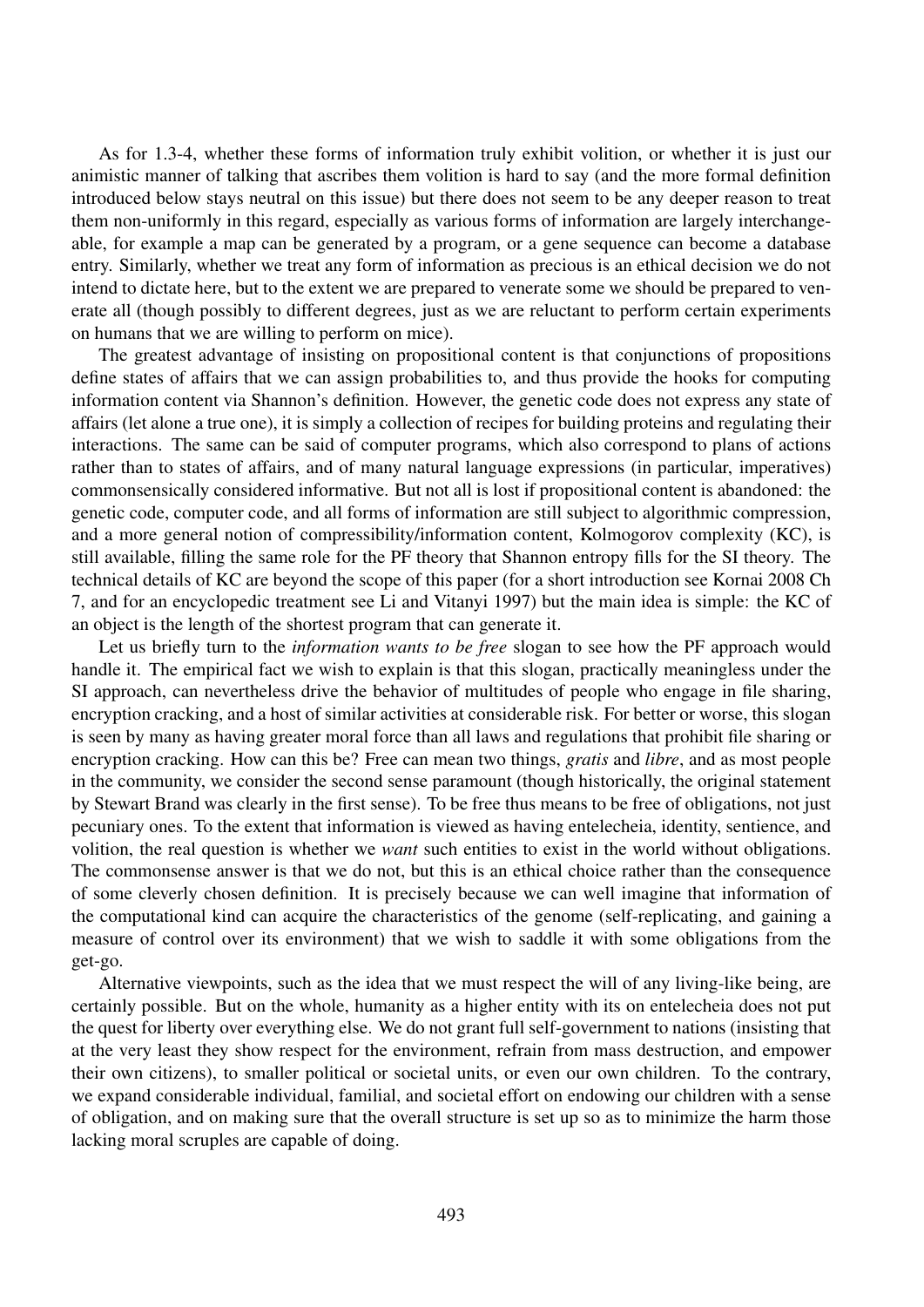One key aspect of this undertaking is to create a deductive apparatus capable of distinguishing right from wrong. Elsewhere (Kornai 2008 Ch 6) we suggested using Ginsberg's (1986) System D as a foundation for lexical semantics, and here we put this system to use in describing PF information more formally. There are many notions that we will have to leave unanalyzed, in particular, we cannot within the confines of this paper fully formalize notions such as Agent, Action, Being, Event, Space, Time, or Thing. However, we use these terms in a meaning as close to their ordinary language meaning as possible. We assume discrete time and space only for expository convenience.

There are only concrete Things, each with two lists of attributes: those considered essential and those considered accidental. Essential attributes include a name, and possibly other unchangeable features, accidental features include a location, and possibly other changeable features. An Event is simply the change of some features of one or more Things, typically in a single time tick. We pass over the philosophical difficulties of defining which changes in the attribute list of which Things can be properly individuated as Events, not because the question is trivial, but because it does not impinge greatly on the PF concept of information. Some Things are capable of effecting change in the state of other Things (possibly including, or limited to, themselves), these are called Agents. Our notion of agency is weak, including the sea, wind, and other non-volitional forces that are nevertheless capable of effecting change. Things capable of observing and memorizing the state of other Things are called Beings. The state of their memory is called their (roll of drums) Information.

It is not assumed that Beings are necessarily capable of observing the Information state of other Beings. Their observation capabilities may vary considerably, e.g. being only partially able to observe the location of another Thing or Being (seeing the x coordinate but not the y coordinate), and their memory capacities, deductive powers etc. may also show variation. Some may be capable of reasoning with abstract models involving classes of things, others may be restricted to reasoning about the specific Things in their view. We may add to the model some completely passive indicators (Things tied to a location and displaying a single attribute such as temperature or free energy level), and declare that locations with a higher value of some indicator are more desirable. Beings which are Agents may be capable of moving themselves (changing their location attribute) or even of moving other Things or Beings. Moving another Being to a location with lower energy is considered bad – moving it to a location with higher energy is considered good. Moving oneself, or moving Things that are not Beings is considered morally neutral.

Going one step further, we may eliminate energy, temperature, and other external resources from consideration altogether, saying simply that destructively changing the Information of another Being is bad, adding to it in a way the recipient considers not bad is good. Notice that there is no provision here for the Information of a Being to be in any sense true, nor is there a provision for it being propositional: Beings, being von Neumann machines, can mix program instructions and data in their memory any way they wish. However, we do begin to see how ethical value is attributed to bits: changing some other Being's Information is grievous bodily harm, since the very identity of Beings (aside from some superficial parameters like name and location) is concentrated in the Information they hold.

How much a model of this sort is capable of making a uniform moral code (such as Gewirth's PGC) emerge remains to be seen, but it seems clear that a first step in making information free (within limits) is to experiment with setups such as the one described here to see where the difficulties in endowing Beings with Action capabilities are.